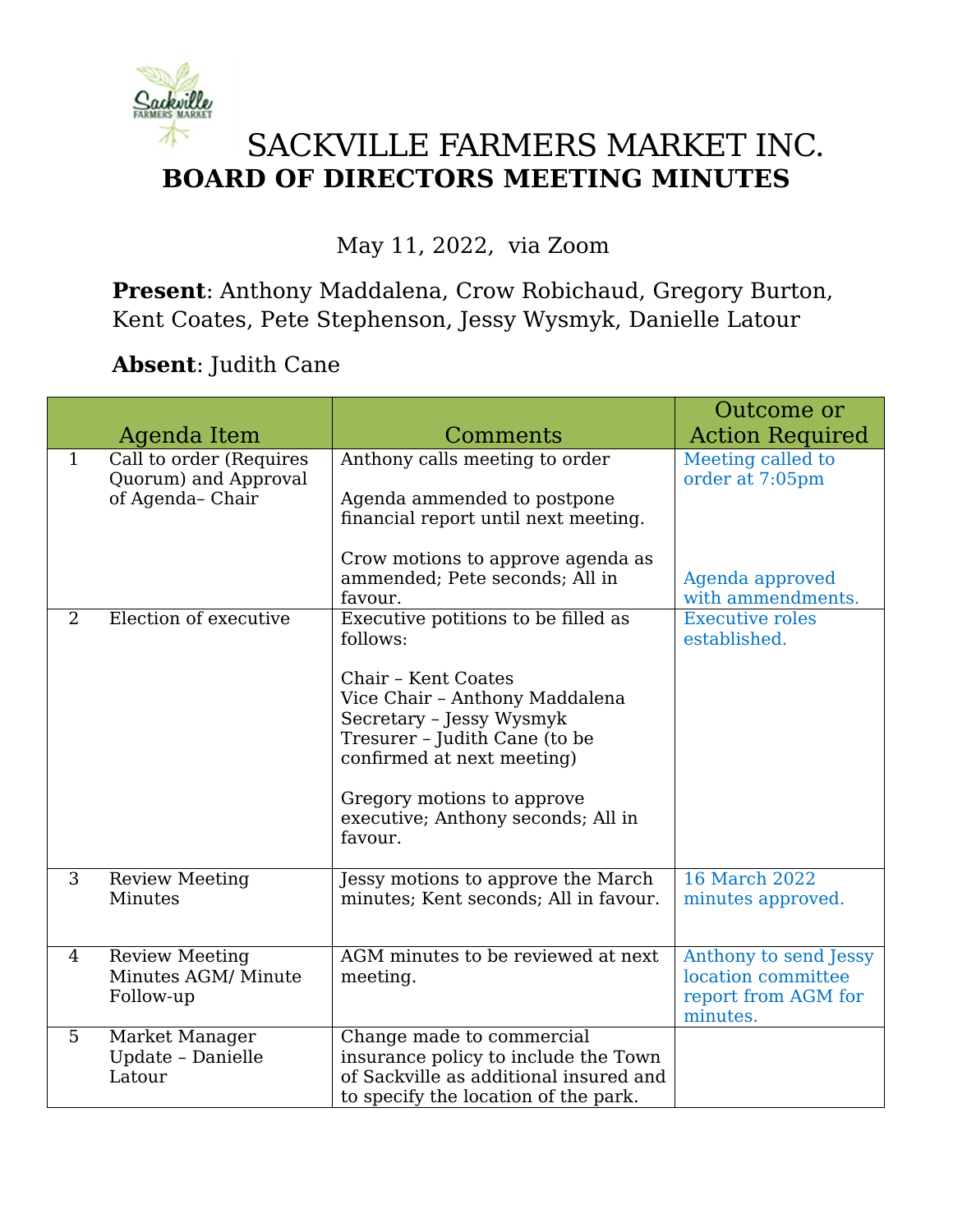

## SACKVILLE FARMERS MARKET INC. **BOARD OF DIRECTORS MEETING MINUTES**

|   |                           | Rental contract with the town has<br>been signed for use of park between<br>May 7 <sup>th</sup> and October 29 <sup>th</sup> .<br>Weekly vendor fees to increase by \$5<br>/market starting May 1.<br>Yorkshire Celebration public concert<br>to take place at park during market<br>hours between 10am-1pm on August<br>$18th$ . Discussion was held about<br>opportunities for vendors and<br>concerns around volume.<br>Discussion was held about 'filling'<br>park, or better linking vendors at |                                                                                                                                  |
|---|---------------------------|------------------------------------------------------------------------------------------------------------------------------------------------------------------------------------------------------------------------------------------------------------------------------------------------------------------------------------------------------------------------------------------------------------------------------------------------------------------------------------------------------|----------------------------------------------------------------------------------------------------------------------------------|
|   |                           | either end to improve flow.                                                                                                                                                                                                                                                                                                                                                                                                                                                                          |                                                                                                                                  |
| 6 | Covid Plan Review         | Gregory motions to abolish existing<br>COVID plan as per New Brunswick<br>public health recommendations;<br>Crow seconds; All in favour.<br>Crow motions to mandate an indoor<br>mask requirement; Pete seconds; All<br>in favour.                                                                                                                                                                                                                                                                   | Danielle to remove<br>COVID plan from<br>website and to<br>communicate indoor<br>mask mandate with<br>vendors and the<br>public. |
| 7 | Harvest Supper Update     | Funding through grant with Live<br>Bait - awaiting fund allocation<br>details.<br>Letter received from town granting<br>market permission to apply for liquor<br>license.                                                                                                                                                                                                                                                                                                                            | Danielle to prepare<br>budget.                                                                                                   |
| 8 | Financial Report -        | Financial report deferred until next                                                                                                                                                                                                                                                                                                                                                                                                                                                                 |                                                                                                                                  |
|   | Treasurer                 | meeting.                                                                                                                                                                                                                                                                                                                                                                                                                                                                                             |                                                                                                                                  |
| 9 | <b>Location Committee</b> | Letter sent by Kent to towns of                                                                                                                                                                                                                                                                                                                                                                                                                                                                      | <b>Board members and</b>                                                                                                         |
|   |                           | Sackville, Dorchester, and Point-de-                                                                                                                                                                                                                                                                                                                                                                                                                                                                 | Danielle to encourage                                                                                                            |
|   |                           | Bute reiterating market's value to                                                                                                                                                                                                                                                                                                                                                                                                                                                                   | market vendors and                                                                                                               |
|   |                           | the community and requesting that a                                                                                                                                                                                                                                                                                                                                                                                                                                                                  | community                                                                                                                        |
|   |                           | multi-use building remains a priority                                                                                                                                                                                                                                                                                                                                                                                                                                                                | supporters to fill out                                                                                                           |
|   |                           | for council following amalgamation.                                                                                                                                                                                                                                                                                                                                                                                                                                                                  | town survey                                                                                                                      |